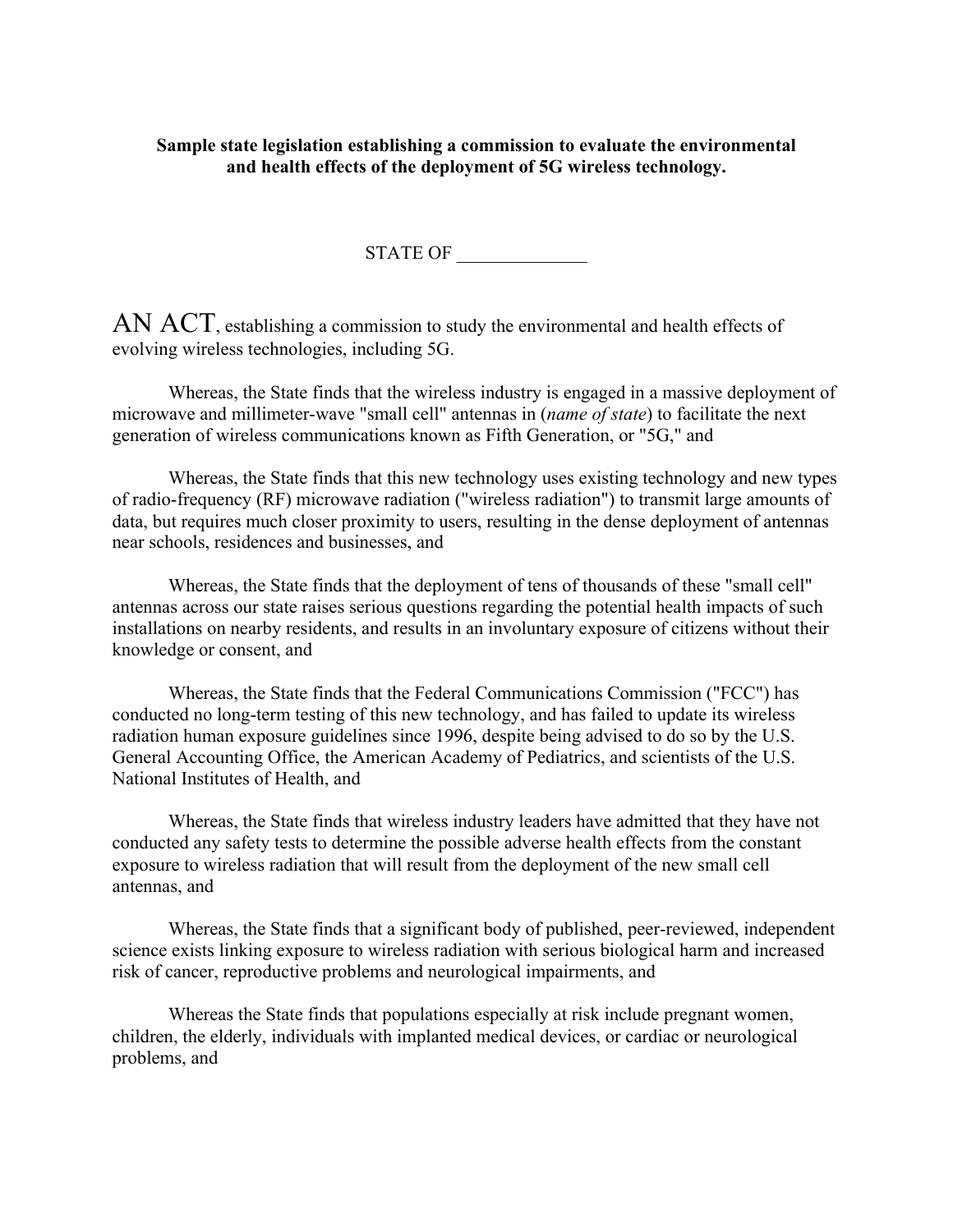Whereas, the State finds that more than 250 medical and public health professionals have signed a joint statement urging government officials to consider the latest science on microwave radiation and human health, especially as it may be resulting in abnormal brain development in unborn children, and

Whereas the State finds that the theory that low-level exposure to radio-frequency microwave radiation is harmless, which has been the underlying principle of all federal legislation and regulations regarding wireless technologies for more than twenty years, has now been proven false,

### **Therefore, the State does hereby declare and resolve as follows:**

### **§1. Establishment of the Commission**

There shall be established a commission to study the environmental and health effects of evolving wireless technologies, including Fifth Generation or "5G" technology, with a focus on the potential health consequences the deployment and use of these technologies poses to our most vulnerable populations.

### **§2. Commission Membership**

I. The members of the commission shall be as follows:

(a) Three members of the Assembly, including one member each from the committees on (*insert relevant committees, such as Health, Education, Commerce, etc.*), appointed by the Speaker of the Assembly.

(b) Two members of the Senate, including one member each from the committees on (*insert relevant committees, such as Health, Education, Commerce, etc.*), appointed by the President of the Senate.

(c) One member of the public with expertise in the biological effects of wireless radiation, appointed by the Governor.

(d) The Attorney General, or designee.

(e) One member representing the business community, appointed by the Governor.

(f) One member of the State Medical Society who specializes in environmental medicine and is familiar with wireless radiation, appointed by the Society.

(g) One member representing the university system of (*name of state*) knowledgeable in wireless radiation, appointed by the chancellor.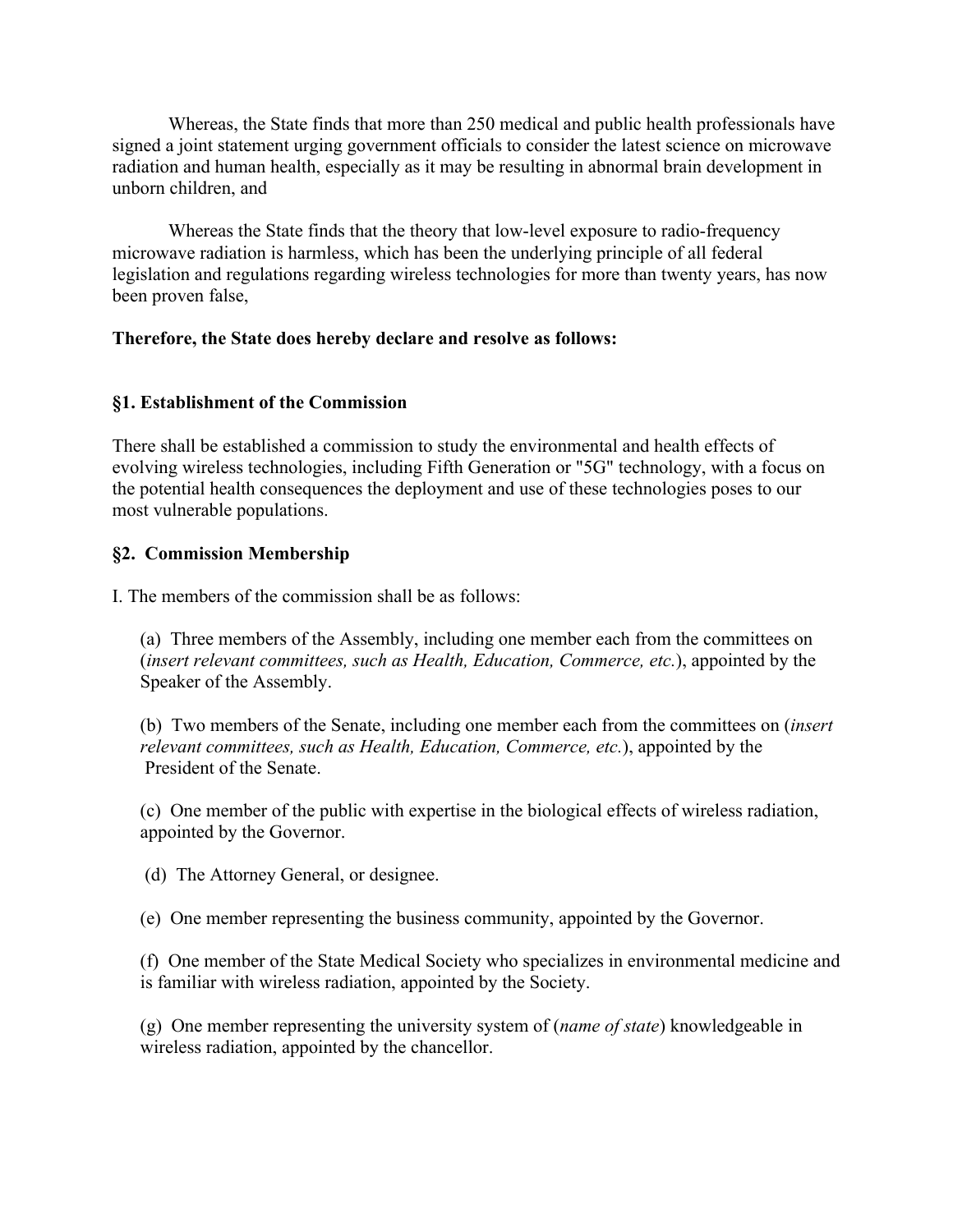(h) One member of the cell phone/wireless technology industry, appointed by the President of the Senate.

(i) The Commissioner of the Department of Health, or designee.

II. The members of the commission shall elect a chairperson from among the members. The first meeting of the commission shall be called by the first-named house member. The first meeting of the commission shall be held within 45 days of the effective date of this section. Seven members of the commission shall constitute a quorum.

# **§3. Duties and Reporting Requirements**

I. The commission shall:

(a) Examine the known and studied health and environmental impacts of exposure to wireless radiation emitted by waves in the 300 kilohertz (kHz) - 100 gigahertz (GHz) range, and

(b) Assess the long-term health and environmental impacts of chronic exposure to those types of frequencies from so-called "small cell" wireless antennas when placed in close proximity to homes, apartments, schools and businesses.

(c) Receive testimony from the scientific community, including but not limited to physicists and electrical engineers, the medical community, including but not limited to cellular experts and oncologists, the wireless technology industry, including but not limited to cell phone businesses, as well as other organizations and members of the public with an interest in the deployment or use of 5G technology.

(d) Consider the following questions and the impact they may have on citizens, municipalities, and state government:

(1) Why has the insurance industry recognized wireless radiation as a significant risk, and why have they placed exclusions in their policies for financial damage caused by health claims related to exposure to wireless radiation?

(2) Why do manufacturers of wireless equipment, including cell phones, warn users to keep such devices away from the body?

(3) Why has the FCC refused to modernize its 23-year-old wireless radiation human exposure guidelines, which are based only on thermal effects and do not account for the nonthermal, non-ionizing, biological effects of wireless radiation?

(4) Why are the FCC's wireless radiation human exposure guidelines less protective than those in Russia, China, Italy, Switzerland, and most of Eastern Europe?